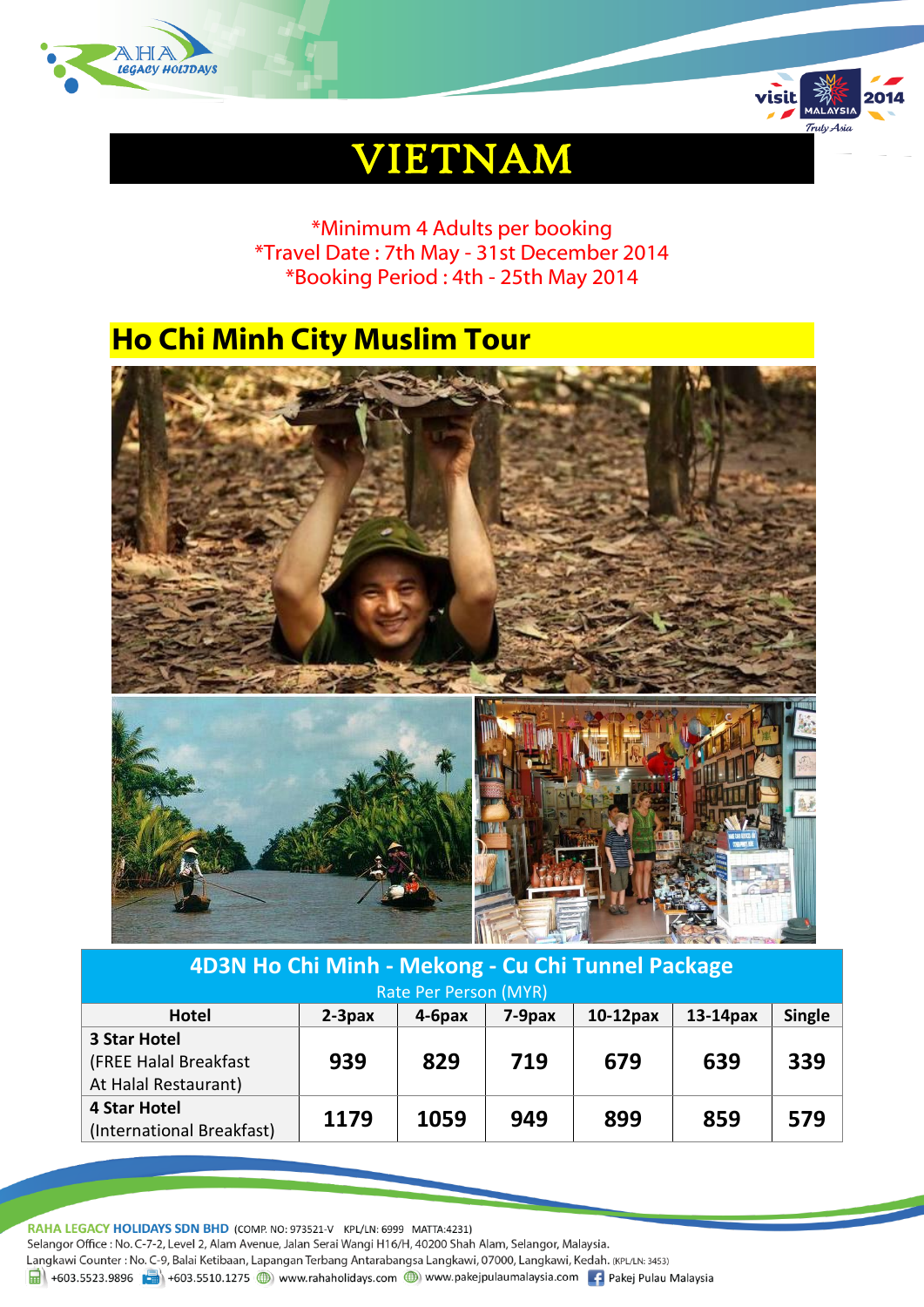



| <b>List of Hotel</b>            |                          |                        |  |  |  |  |  |
|---------------------------------|--------------------------|------------------------|--|--|--|--|--|
| (Hotel nearby Ben Thanh Market) |                          |                        |  |  |  |  |  |
|                                 | <b>3 Star Hotel</b>      | <b>4 Star Hotel</b>    |  |  |  |  |  |
| : Hoang Gia Huy Hotel           | : Lien Thanh Hotel       | : Royal Lotus Hotel    |  |  |  |  |  |
| (Blessing 1)                    | : Lanlan2 Hotel          | : Golden Central Hotel |  |  |  |  |  |
| : Mai Gia Huy Hotel             | : Hong Thien Loc Hotel   | : Eden Hotel           |  |  |  |  |  |
| : Hoang Hai Long Hotel          | : Thanh Lien Hotel       | : Kim Do Hotel         |  |  |  |  |  |
| : Nam De hotel                  | : Xuan Loc Hotel         | : Palace Hotel         |  |  |  |  |  |
| : Kelly Hotel                   | : Universe Hotel         |                        |  |  |  |  |  |
| : The White Hotel               | : Little Saigon Boutique |                        |  |  |  |  |  |
| : Thanh Long Tan Hotel          | : Ha My 3 Boutique       |                        |  |  |  |  |  |

### **4D3N Ho Chi Minh - Mekong - Cu Chi Tunnel Package Inclusive of :**

- Accommodation based on Twin/Double/Triple sharing room
- 3 Halal breakfast at Halal Restaurant
- All transfers by air-conditioned Buses with FREE WIFI
- All entrance fees in the itinerary.
- : Boat at Mekong Delta River
- All 05 Muslim meals (3D,2L) as mentioned in itinerary
- English speaking guide
- Mineral water 1 bottle/pax/day

#### **Halal Breakfast Menu At Halal Restaurant :**

- : Roti Telur Mata + Tea or Coffee
- Nasi Lemak + Rendang Chicken + Tea or Coffee
- : Mee Hokkien Char + Tea or Coffee
- Nasir Goreng Ayam + Tea or Coffee
- Seafood Meehon Goreng + Tea or Coffee

RAHA LEGACY HOLIDAYS SDN BHD (COMP. NO: 973521-V KPL/LN: 6999 MATTA:4231) Selangor Office : No. C-7-2, Level 2, Alam Avenue, Jalan Serai Wangi H16/H, 40200 Shah Alam, Selangor, Malaysia. Langkawi Counter : No. C-9, Balai Ketibaan, Lapangan Terbang Antarabangsa Langkawi, 07000, Langkawi, Kedah. (KPL/LN: 3453) 1988 +603.5523.9896 + +603.5510.1275 + +603.5510.1275 + +603.5510.1275 + +603.5510.1275 + +603.5510.1275 + +603.5510.1275 + +603.5510.1275 + +603.5510.1275 + +603.5510.1275 + +603.5510.1275 + +603.5510.1275 + +603.5510.127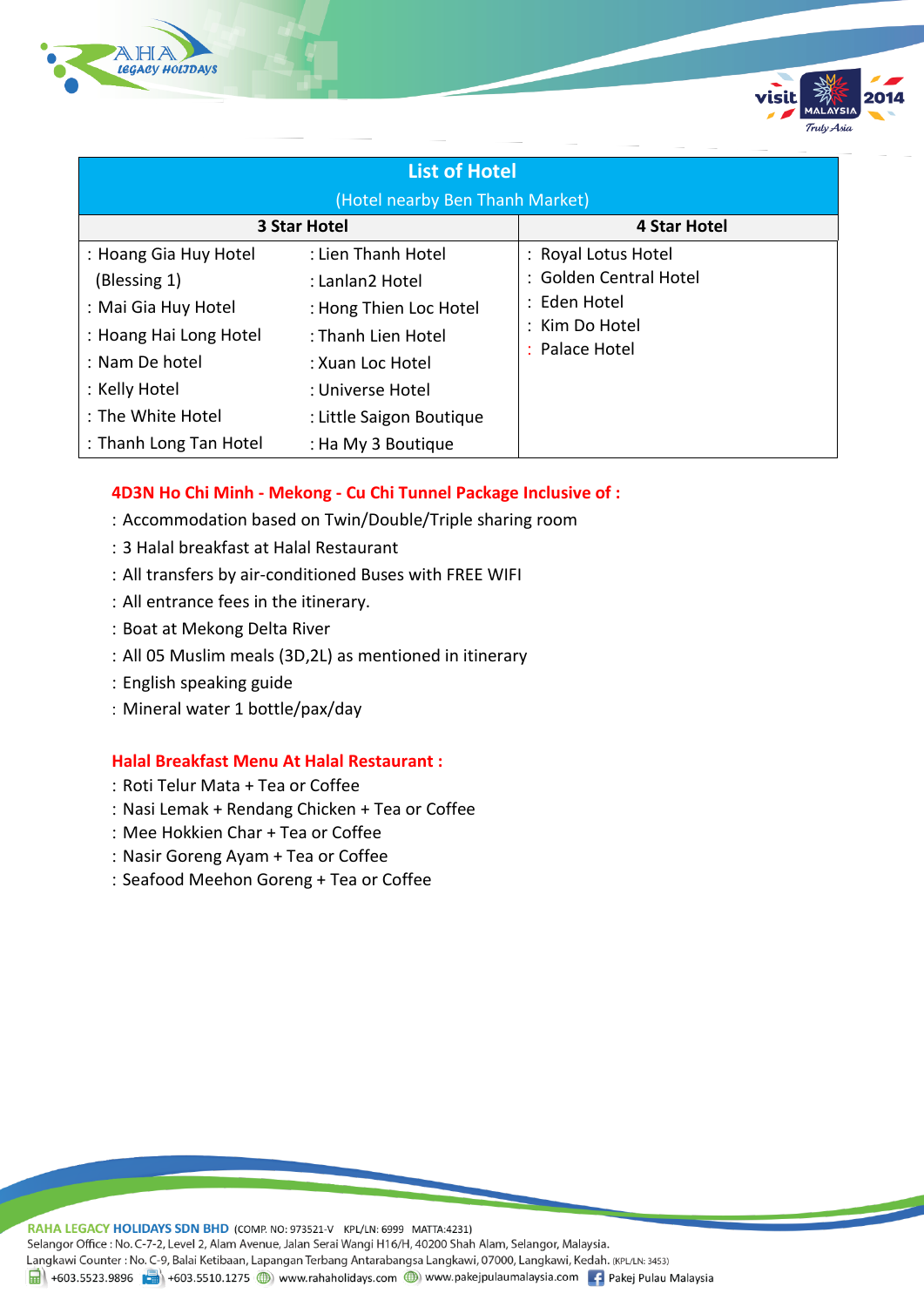

# **4D3N Ho Chi Minh City Muslim Tour Itinerary :**



# **Day 1 : Ho Chi Minh – Arrival – City Tour (Dinner)**

Arrival Hochiminh, meet and greet from our guide, transfer to hotel for check in. Tour begin visiting ,Centre Post Office, City Hall and China Town. Then transfer to Binh Tay Market for shopping. Dinner at Saigon Seripenang Halal Restaurant. Overnight at Hotel.

# **Day 2 : Ho Chi Minh - Mekong Delta -Shopping (Breakfast, Lunch, Dinner)**

After Halal breakfast at halal restaurant, heading out of town, we travel by road to Mytho, a capital of Tien Giang Province, is an island port in the Mekong River Delta which is 2hours drive from HCM city. embark on a cruise navigating along Tien River , sightseeing 4 beautiful islands. Wander through , stop by to visit local coconut candy workshop, take a boat to orchard at Qui Islet and taste five seasonal fruits, listen to : Don Ca Tai Tu Nam Bo' one of Vietnamese folk music. Stop by Mr Nam Ngo's house enjoy honey tea and row sampan through narrow water coconut creek. Then, transfer back to HCM City , Lunch at Mekong Halah Restaurant. Back saigon shopping at Russian market, Saigon square center, Taka Plaza shop, Tax center, An Dong Plaza .Then dinner at Kampung Melayu Halal Restaurant. Overnight at hotel

### **Day 3 : Ho Chi Minh – Cu Chi Tunnel – Shopping (Breakfast, Lunch, Dinner)**

Morning Halal breakfast at halal restaurant, transfer to visit Cu Chi Tunnels, Cu Chi was an important base during the American War, because of its strategic location. The Vietcong built a 200km long network of tunnels connecting command posts, hospitals, shelter and weapon factories. Dug out of hard laterite by hand tools without the use of cement, this amazing network was never discovered. Lunch at Halal Restaurant .Afternoon, continue city tour to visit the Ar-Rahim Mosque \_ built in 1885 by Malaysian - Indonesian Muslims. More than 200 people pray here. Iman : Ali or Musulman Mosque - this is the most crowded masjid in Saigon , built in 1935 by Indian Muslims. Shopping at Hong Anh Shop, Mai Shop & Ben Thanh market. Dinner at Halal Restaurant . Visit Hardrock coffee. Overnight at hotel in Hochiminh

### **Day 4 : HoChiMinh – Departure (Breakfast)**

After Halal breakfast at halal restaurant. Free at leisure till transfer to airport for departure flight.

# **Package Exclude :**

- Travel Insurance
- Drink, tipping RM10/pax/day
- : Items not mentioned

RAHA LEGACY HOLIDAYS SDN BHD (COMP. NO: 973521-V KPL/LN: 6999 MATTA:4231)

Selangor Office : No. C-7-2, Level 2, Alam Avenue, Jalan Serai Wangi H16/H, 40200 Shah Alam, Selangor, Malaysia.

Langkawi Counter: No. C-9, Balai Ketibaan, Lapangan Terbang Antarabangsa Langkawi, 07000, Langkawi, Kedah. (KPL/LN: 3453)

+603.5523.9896 + +603.5510.1275 + +603.5510.1275 + +603.5510.1275 + +603.5510.1275 + +603.5523.9896 + +603.5510.1275 + +603.5510.1275 + +603.5510.1275 + +603.5510.1275 + +603.5510.1275 + +603.5510.1275 + +603.5510.1275 + +